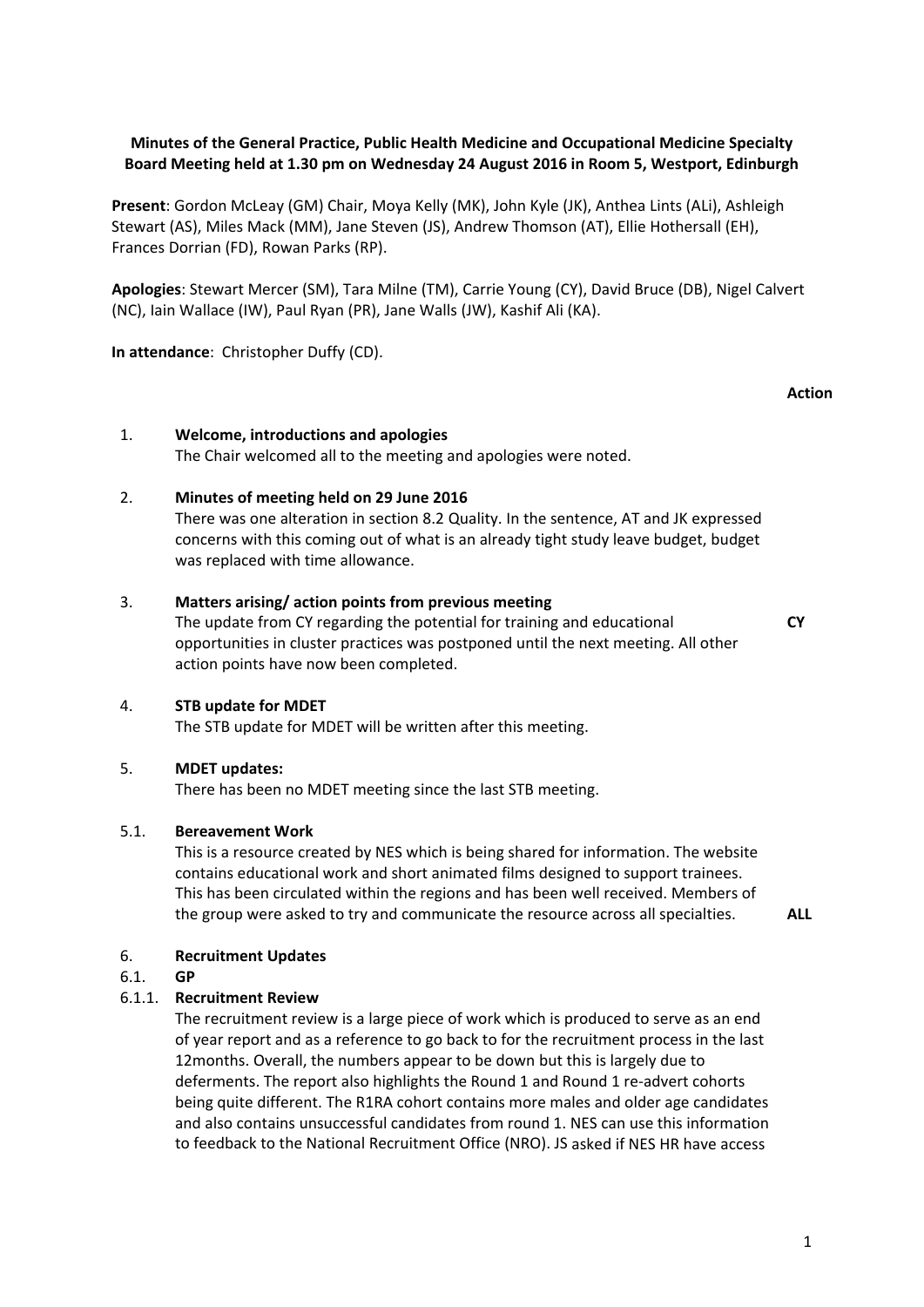to Oriel but as recruitment is a UK process and one individual programme, deaneries and LETBs receive no data until recruitment is finished.

GM and MK attended a UK recruitment wash‐up. The direct pathway and UK wide system are expected to remain in place. Deferrals are also likely to remain but we do have the option to opt out if we wish. Those who deferred this year will need to be followed up to record if they come back. At that meeting, it was suggested that it is now possible to reduce numbers in Oriel after they have been posted, but this has now been corrected – numbers cannot be reduced in Oriel.

## 6.1.2. **GP 100 New Training Posts**

MK confirmed that 101 new training posts (3 year rotations) in GP will be advertised. Current vacancies have not been re‐advertised. There will be a targeted payment for hard to fill posts. Of the ST1 applications in the UK, 40 have put Scotland as their number one choice and so it is unlikely we will fill. The posts that remain unfilled will be advertised again in August. MM and AT suggested fellowship jobs would be extremely attractive if they could shift pre‐CCT. Non‐NES fellowships appear to be expanding, and the question was raised as to whether it would be possible to bring these into NES. These fellowship posts are in the most part Health Board funded and there is no plan to bring these into NES. There was discussion over 4 year training posts being less attractive to trainees. JK added the time spent in secondary care during a 4 year post can make them unpopular. GM stated ideally we would all want more time in GP but it is difficult as more time in GP requires more funding.

### 6.1.3. **Medical Specialty Training intake numbers for 2017**

RP went back to Scottish Government after consulting with all the STBs. This is now being considered by the SG internally and we expect to hear back mid September at the next transitions group. There were 26 jobs across all other specialties requested. It was made clear in the report that we will be drawing from the same pool. Some of the applications will be ST3+.

# 6.2. **Public Health**

EH will firm up the numbers next week, expected to be 3.

#### 6.3. **Occupational Medicine**

There was nothing to report.

#### 7. **Shape of Training Review**

AL highlighted that Iain Findlay is planning to introduce a credential for remote and rural practitioners. This is still in the very early stages. MM added similar work has been completed by Malcom Ward. AT noted a concern that the credential may be seen as something that would become a requirement to be a remote and rural practitioner and this is something we should be cautious of.

### 8. **Directorate Workstreams**

# 8.1. **Training Management**

MK reported that generic letters have been created to go out to all trainees regarding ARCP requirements. The GP letter was finalised in the GP Directors meeting and contains a link to the RCGP website page for ARCP requirements. EH and KA have provided the letters for PH and OM. JK highlighted the summary document which trainees receive at the moment is better and more valuable when compared to the

**EH,KA**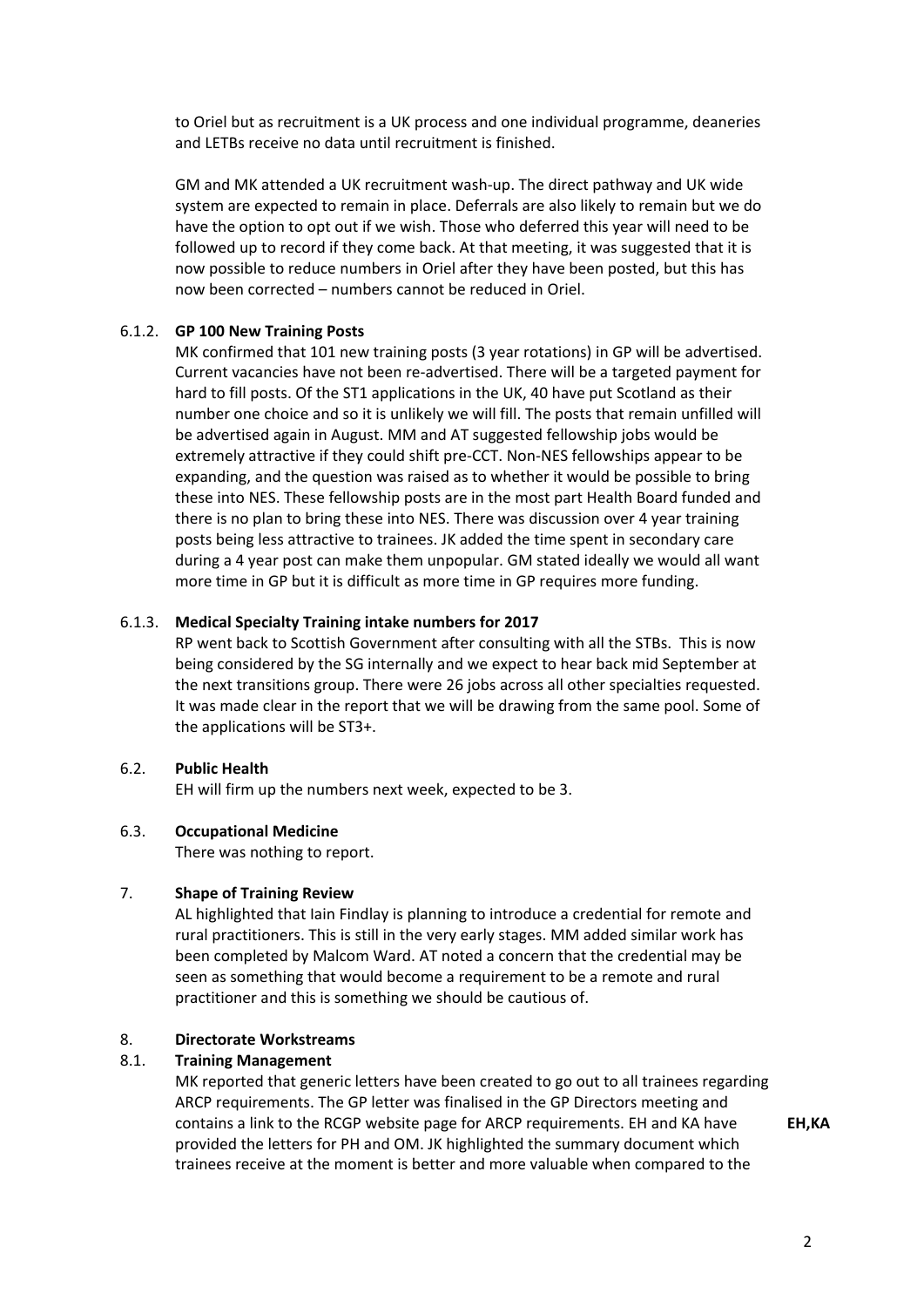new long document. GM took on board JKs comments and will feed back into the director group. Terms of reference for Specialty Training Committees has now been completed. A resilience and career management group has been setup that is working with University Careers advisors. The Performance Support Unit (PSU) is aiming to be up and running in December. The PSU will consist of an Associate Dean and two case managers. A study leave group has also been setup to improve consistency across all specialties and regions within the Scotland Deanery.

## 8.2. **Quality**

### 8.2.1. **Quality Review Panel for GP,PH,OM**

The Quality Review Panel met on  $17<sup>th</sup>$  August. The panel is part of the quality process and reviews all the quality information for each of the specialties once a year. 73 hospital sites were considered for GP and this took into account the National Training Survey, the Scottish Training survey, TPD reports and DME reports. Areas were prioritised for TPDs to look into or prioritised for an official visit. In OM and PH there were no problems identified. There will be a routine visit for PH in 2017. OM were visited this year, and are currently under review.

### 8.2.2. **Minutes of GP,PH,OM Annual Review**

A significant amount of work has taken place in the Quality workstream over the last year. There have been a lot of new people in post and new processes completed.GP placements were  $2^{nd}$  out of 17 for overall satisfaction in the GMC survey but Hospital placements for GP trainees were  $15<sup>th</sup>$  out of 17. The quality workstream are currently reviewing how GP trainees in hospital posts are visited. They are looking to make the visit information more easily accessible and improve the flow of information. Also, they are looking into ways to quality manage foundation practices. MM asked if the hospital placement scores are congruent with the trainees. GM responded by explaining the rankings are based on the GMC survey but when having a one to one discussion with a trainee this doesn't always match. The NES visiting process now has much more bite than it used to have. NES are now being more explicit and tougher, making recommendations and performing revisits. The service are taking this more seriously. If NES are not happy with the quality of training being provided, enhanced monitoring can be recommended. JK added, a major problem for GP trainees in hospital posts is being put on the same rota as foundation doctors. This also influences the way foundation trainees view GP trainees. EH will liaise with JW to produce a small PH specialty specific survey for next year's PH visit.

**EH/JW**

# 8.2.3. **Scottish Training Survey Briefing 2016**

The survey results support what was discussed in the Annual Review. The Scottish training survey provides a more real‐time snapshot than the GMC NTS and the response rate is getting higher. The survey feeds into the quality review processes.

#### 8.2.4. **Educational Induction**

Alastair McLellan, the quality lead for NES has asked the STBs what educational induction has been provided by NES in order to meet the GMC requirement? GP are editing a document used by the south east with headings and generic requirements. EH and KA to provide a document detailing what educational induction is provided in PH and OM.

**EH/KA**

#### 8.3. **Professional Development**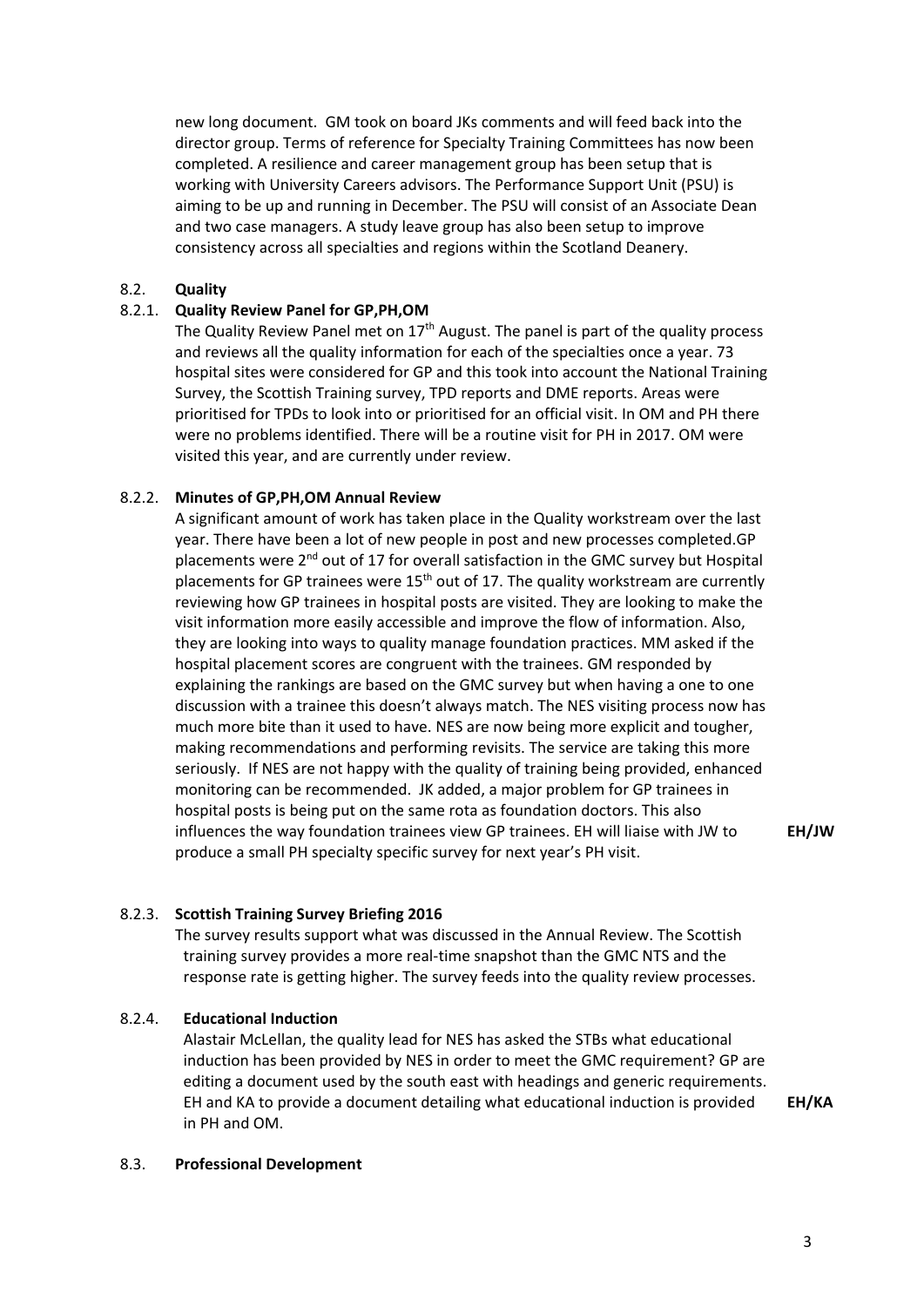# 8.3.1. **Paediatric Scholarships**

Paediatric scholarships are available across Scotland for established GPs. This training programme is well evaluated and can provides additional skills training for a GP in a practice. This is funded by NES and there are 20 scholarships per year. The new Recognition of trainers process is now in place. GP trainers are recognised through appraisal plus some training. There are PAs to enable supervision. Tracey Crickett has joined NES as the new national coordinator for the Practice Manager development network. The GP Returner scheme has two new starts this month.

### 9. **Specialty Updates**

### 9.1. **GP**

MK informed the GMC will be visiting GP in Greater Glasgow and Clyde south in 2016 and therefore it is unlikely GP will be selected in the GMC visit in 2017.

### 9.2. **Public Health**

# 9.2.1. **Public Health Education Committee**

ST2s have been sent logins for eportfolio. PH has now transitioned to the new curriculum and the next ARCP will be the last one that is dual running. Key area 10 competencies will be the new exam/job interview to justify working at consultant level.

# 9.3. **Occupational Medicine**

- 10. **Lead Dean Director update**
- 11. **Service update**
- 12. **DME update**
- 13. **BMA Update**

No updates were received.

#### 14. **Lay representative update**

JR recently attended a lay rep workshop and received training on unconscious bias which included a Harvard self‐assessment tool. CD to share these documents with the board. **CD**

#### 15. **RCGP update**

MM reported RCGP have more resource to support recruitment events. There is work ongoing on GP workflow from schools through to retirement. The college is supporting GP societies. MM raised the issue of payment for GP OOH training. There has been a suggestion that OOH services should receive a payment for taking a GP trainee, similar to that of a trainer in practice. However, the GP in OOH is the responsibility of the health board and AL advised that the health boards don't get paid for GP trainees in hospitals. David Bruce represents NES on the OOH forum where this has been discussed.

# 16. **Trainee update**

JK noted the result of Junior doctor contract vote, 58% voted against the contract. Dr Ellen Mcourt is the new chair of the BMA Junior doctors committee and approached the Government rejecting the contract in full. Dr MCourt also called a meeting for industrial action. Scottish Government continue with original contract and there are currently no proposed changes. JK announced this is his last meeting. The STB has provided a good experience and he has learnt a lot. GM thanked JK for his contribution. It has always been valuable and very insightful.